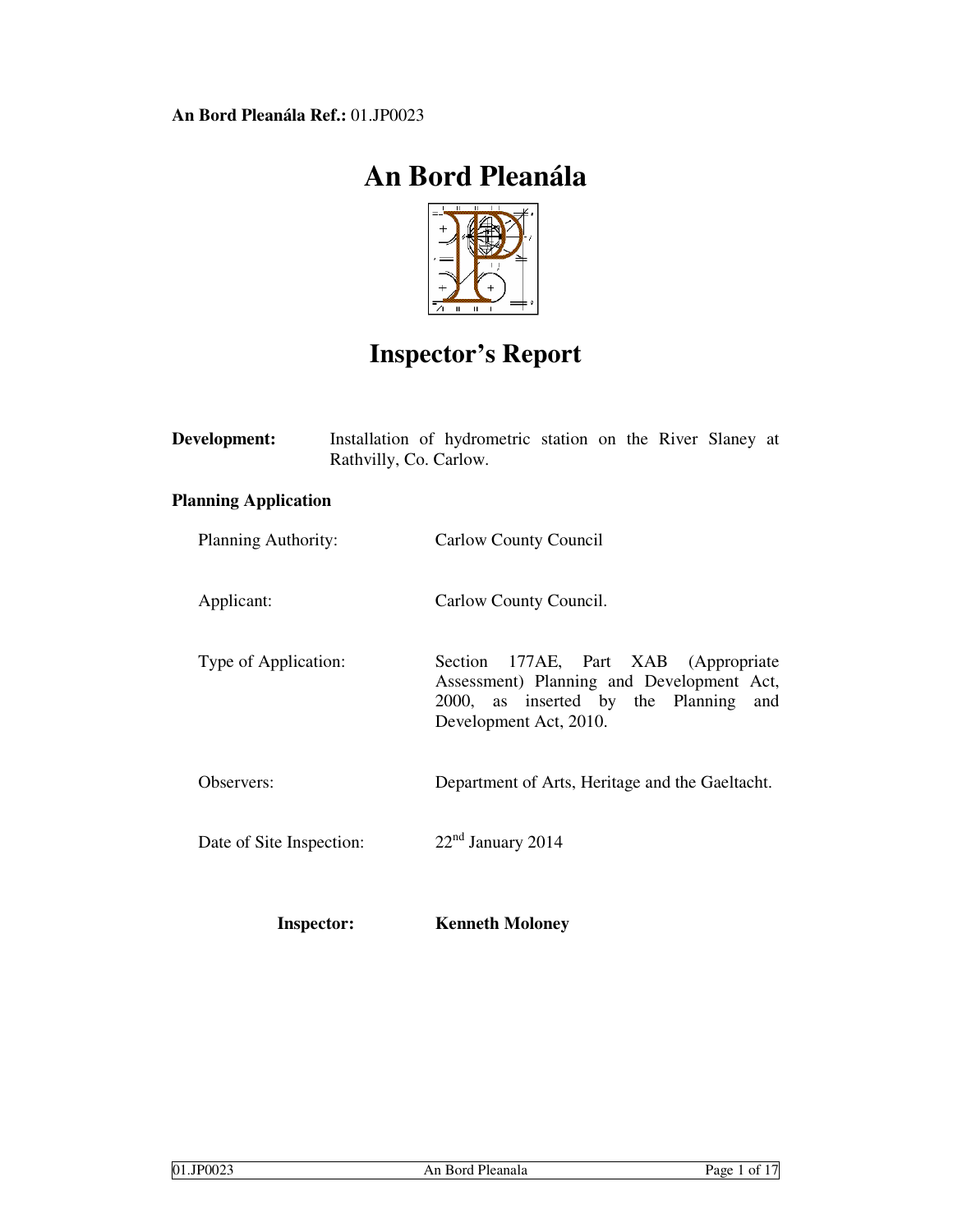# **1.0 INTRODUCTION**

The North Carlow Regional Water Supply Scheme which supplies water to much of north county Carlow and south county Kildare currently abstracts water from the River Slaney at the Rathvilly Water Treatment Plant. This plant is located approximately 300m upstream of Rathvilly Bridge.

The abstraction order (dated  $5<sup>th</sup>$  June 1980) in relation to this Water Treatment Plant sets out several conditions including the requirement that '*proper and satisfactory monitoring devices shall at all times be used for the purpose of measuring the daily rate of flow of the River Slaney and proper records of such monitoring shall be kept by the Carlow County Council* '. Therefore Carlow County Council installed a hydrometric station upstream of the Rathvilly Water Treatment Plant.

The current hydrometric station is no longer capable of supplying accurate measurements of flow in the River Slaney and therefore a new hydrometric station is required in order to be in compliance with the Court Order for Abstraction at Rathvilly WTP.

#### **2.0 LEGISLATIVE REQUIREMENTS**

Section 177 AE (1) of the Act states that '*where an Appropriate Assessment is required in respect of a development by a local authority that is within the local authority's functional area, the local authority shall prepare or cause to be prepared a Natura Impact Statement*'*.*

In accordance with subsection (3), where a Natura Impact Statement has been prepared, pursuant to subsection (1) the local authority shall apply to the Board for approval and the provisions of Part XAB shall apply to the carrying out of the Appropriate Assessment.

Section 177 AE (6) states that before making a decision in respect of the proposed development, the Board shall consider the NIS submitted by the local authority and any observations associated with it. The Board shall consider

- (i) The likely effects on the environment of the proposed development.
- (ii) The likely consequence for the proper planning and sustainable development of the area.
- (iii) The likely significant effects of the proposed development on a European site.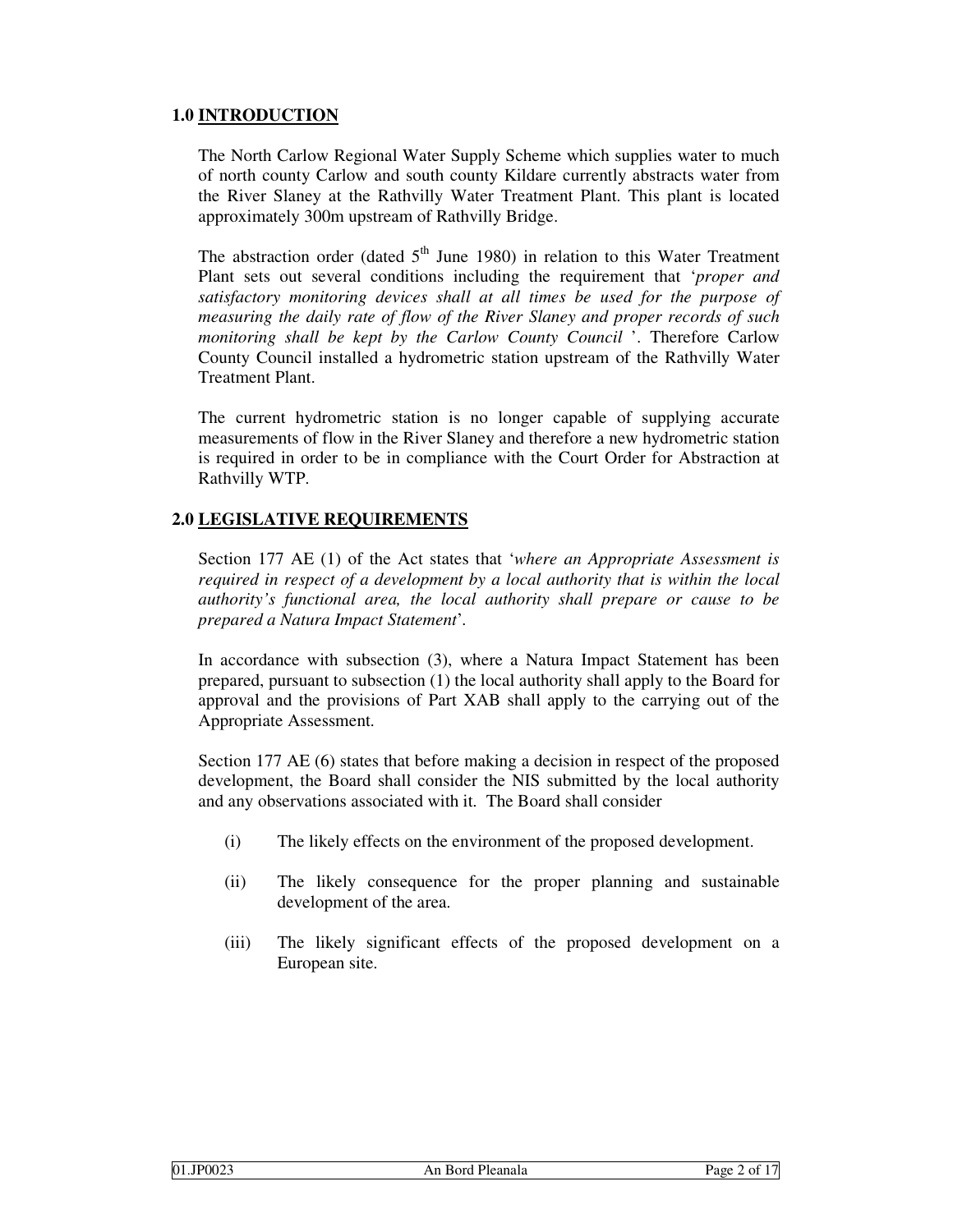# **3.0 SITE DESCRIPTION**

The site of the proposed development is situated approximately 80 metres south (downstream) of Rathvilly Bridge. The river bank, at the point of the proposed works, is adjoined by agricultural fields on either side.

There is an agricultural field adjoining the eastern bank of the River and this field is poorly drained. The gradient of the field slopes gradually upwards away from the river. There is an agricultural lane adjoining the eastern boundary of this field and this lane has access onto the N81. There is a power line running adjacent to the eastern river bank.

The field on the opposite side of the river is also an agricultural field and the gradient of this field undulates. There is a raised natural embankment along the river bank. There are trees and vegetation on both sides of the river bank.

There is a mill race immediately north of the proposed development works. This mill race originates from a former water mill which is located immediately north of Rathvilly Bridge and on the eastern bank. The mill race effectively forms an island immediately north of Rathvilly Bridge and south of the site of the proposed development works. The island is small in size and is heavily vegetated including a single mature tree.

The river flow, at the time of my site inspection, was well contained within the river bank.

#### **4.0 NATURA 2000 DESIGNATION**

The River Slaney SAC (Site Code 000781) comprises of the freshwater stretches of the Slaney from the Wicklow Mountains to estuary at Ferrycarrig and Wexford Harbour. The qualifying interests include the following;

- Freshwater pearl mussel (Margaritifera margaritifera) [1029]
- Sea lamprey (Petromyzon marinus) [1095]
- Brook lamprey (Lampetra planeri) [1096]
- River lamprey (Lampetra fluviatilis) [1099]
- Allis shad (Alosa alosa) [1102]
- Twaite shad (Alosa fallax fallax) [1103]
- Salmon (Salmo salar) [1106]
- Estuaries [1130]
- Mudflats and sandflats not covered by seawater at low tide [1140]
- Otter (Lutra lutra) [1355]
- Water courses of plain to montane levels with the Ranunculion fluitantis and Callitricho-Batrachion vegetation [3260]
- Old sessile oak woods with Ilex and Blechnum in British Isles [91A0]
- Alluvial forests with Alnus glutinosa and Fraxinus excelsior (Alno-Padion, Alnion incanae, Salicion albae) [91E0]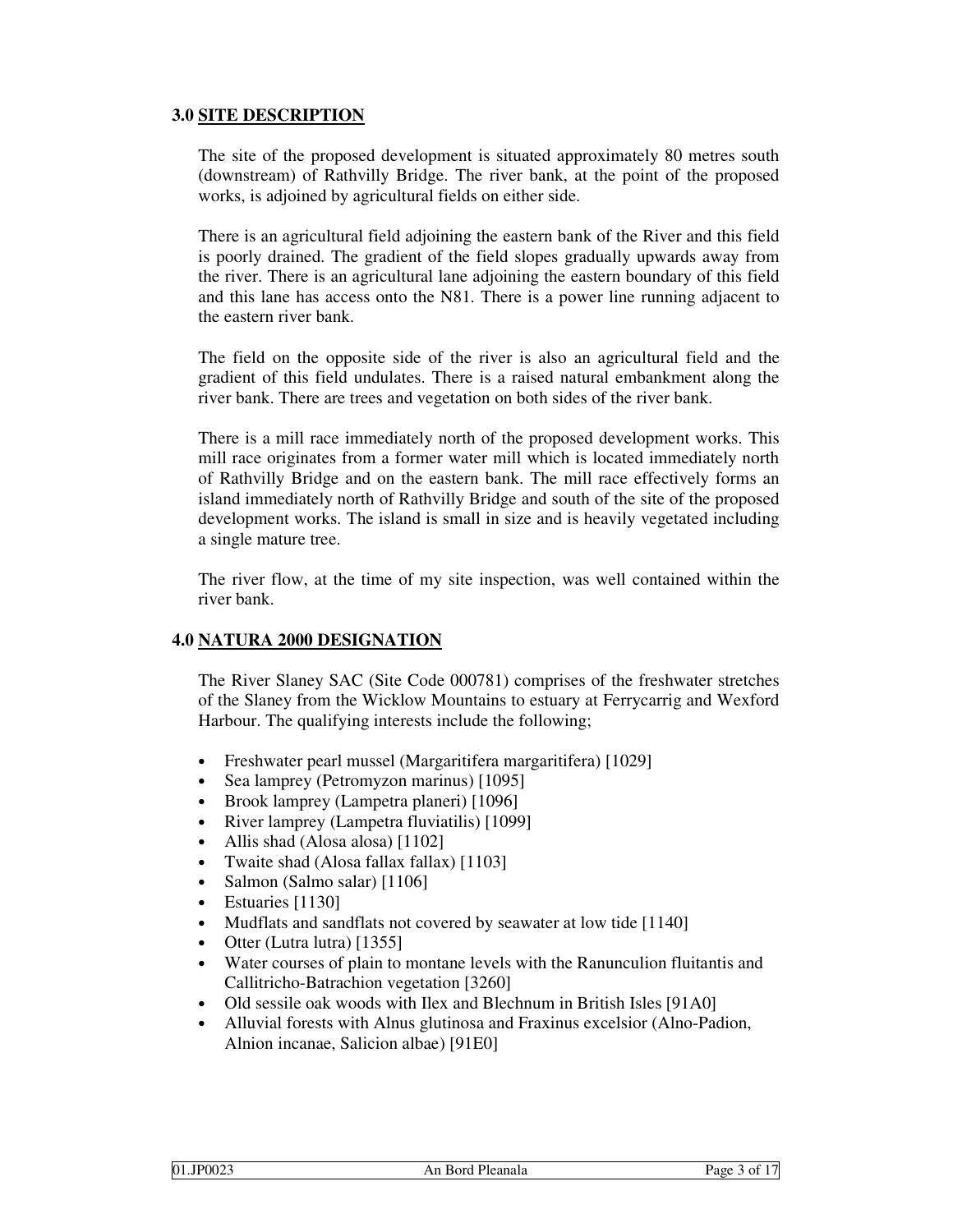# **5.0 PROPOSED DEVELOPMENT**

The proposed works include the following;

- a. Excavation of a diverted channel into field on east bank of river
- b. Damming of river upstream and diversion of river into temporary channel
- c. Placing concrete plug to prevent egress of water to weir
- d. Placing concrete base in river
- e. Placing of pre-cast weir sections
- f. Construction of side walls
- g. Installation of monitoring and telemetry equipment
- h. Removal of temporary dam in river
- i. Reinstatement of diverted channel

The diverted channel will be 6m wide and 2m in depth with an embankment slope of 3%. The excavated material will be stockpiled in the field for reuse. The channel bed and sides will then be lined with a suitable low density polyethylene liner to prevent scouring of materials from the channel bed and sides.

The temporary dam will be constructed using Kelly Blocks which are mass concrete. The face of the Kelly Blocks will be lined with neoprene liner. A mobile crane will drop the Kelly Blocks into position to form a temporary dam.

The weir will be pre-cast and will be delivered to the site in two sections that will be 8.6m long with a width of 3.5m. A reinforced concrete base with a depth of 300mm will be poured with starter bars protruding. Following this the precast weir structure will be positioned on this base and concrete poured to infill under the weir. The foundations for the side walls will be cast on each bank and brought above water level. The telemetry equipment will be placed on the western river bank.

The proposed development will also include temporary works to the field immediately west of the river. These temporary works will include the installation of a temporary road from the existing field gate at the north eastern end of the field adjacent to the N81. A temporary hard standing area of approximately 600 sq. metres laid out in the field immediately west of the river. A 6m long container, a portacabin and a portaloo will be placed in position to provide on site facilities.

# **6.0 APPLICATION SUBMITTED**

The application for approval was submitted on  $4<sup>th</sup>$  October 2013 under the provisions of Section 177A(E) of the Planning and Development Act, 2000 – 2010, as amended. The application was accompanied by a report which sets out details of the nature and extent of the proposed development and the description of the potential impacts. The application was also accompanied by;

- Description of the Proposed Development
- **Drawings**
- Screening Statement for Appropriate Assessment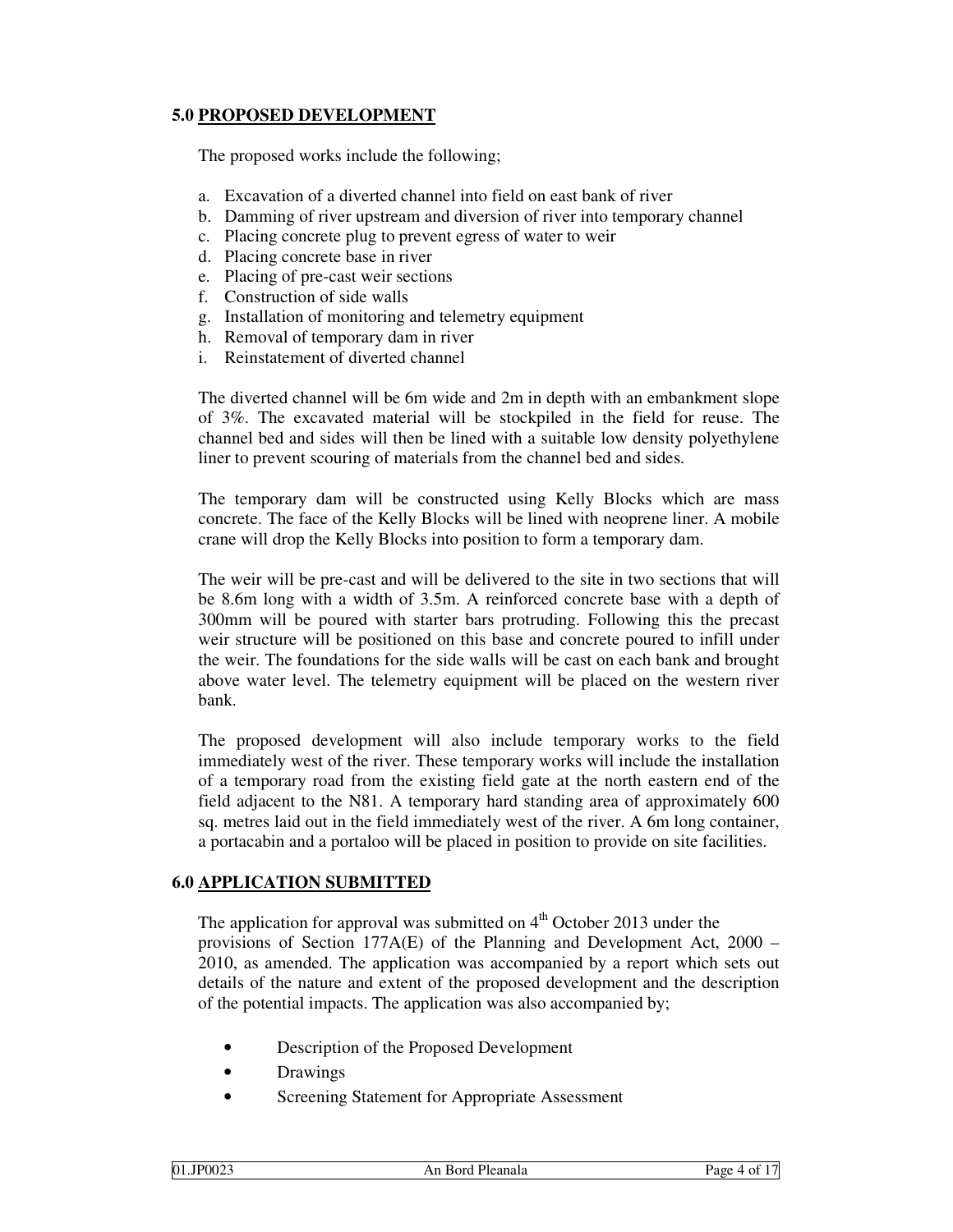- A Natura Impact Statement (including appendices)
- A Preliminary Hydrological Assessment

#### Natura Impact Statement

The River Slaney is a designated SAC (site code 000781) and the submitted NIS considers the following qualifying habitat relevant in the context of the proposed development;

- Floating River Vegetation

The following qualifying species are present in the SAC and the NIS considers them relevant in the context of the proposed development;

- Atlantic Salmon
- Sea Lamprey
- Brook Lamprey
- Otter
- Twaite Shad
- Freshwater Peral Mussel

Other relevant protected species include

Kingfisher (EU Birds Directive Annex 1)

The submitted Screening Report for Appropriate Assessment concluded that during construction phase there is the possibility for fine particulate matter to be released at the development site and deposited further downstream. There is also the potential that dewatering of the river could negatively impact on any fish species present and works on the tail race could also directly impact on juvenile lamprey. The construction of the proposed development therefore could impact on floating river vegetation, freshwater pearl mussel, Atlantic salmon, river lamprey and brook lamprey. As there is the potential for a significant impact on the fish species both the otter and kingfisher are at risk given that these species prey on fish.

During the operational phase the Screening Report considers that the potential exits for the weir to act as an impediment for upstream migration of salmon and lamprey species. This may have consequences on available spawning and nearby nursery habitat. Accordingly the screening exercise concluded that there is the possibility of significant impacts on Atlantic salmon, river lamprey and brook lamprey arising at operational stage. A negative impact on salmon would have implications for freshwater pearl mussel reproduction. There is potential for negative impacts on the otter and the kingfisher given the potential for adverse impacts on the fish species outlined above.

Section 5.2 of the NIS outlines the potential unmitigated impacts at construction stage and the causes of these impacts would relate to;

- Timing of works (spawning period)
- Construction of Diversion Channel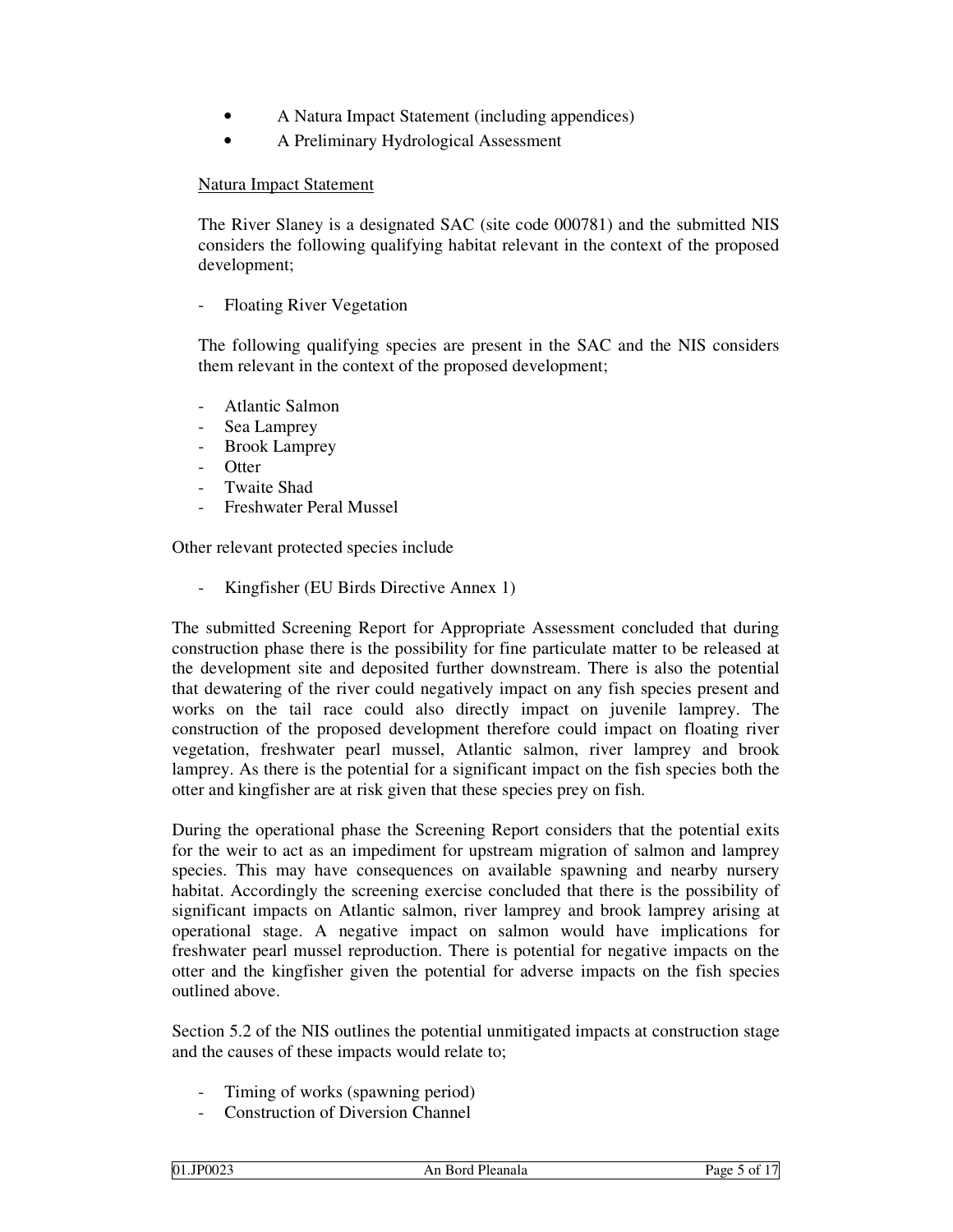- Dewatering
- Weir Construction
- Flood Event
- Invasive Plants

The mitigation measures are set out in Section 5.6 of the NIS and I have summarised the mitigation measures relevant for the construction phase in the table below;

| <b>Construction Phase</b>  |                                                                                      |  |
|----------------------------|--------------------------------------------------------------------------------------|--|
| Threat                     | <b>Recommended Mitigation</b>                                                        |  |
| Impacts on Tail Race       | Relocate fish by means of electrofish from (a) tail race and                         |  |
| $\&$<br>impact<br>of       | (b) area to be dewatered. In the event of flood the diverted                         |  |
| Dewatering                 | channel will be electrofished and all fish relocated to original<br>course of river. |  |
| <b>Fish Reproduction</b>   | Works timed to avoid salmonid spawning periods. Works                                |  |
|                            | will take place outside the period October to June inclusive.                        |  |
| Suspended Solids and       | (a) The freshwater pearl mussel will be trans-located. (b) The                       |  |
| Siltation                  | base of the temporary divert channel will be lined with low                          |  |
|                            | density polyethylene liner and this will prevent the                                 |  |
|                            | movement of sub-soil materials. (c) Provision of settlement                          |  |
|                            | ponds during weir construction. (d) The carrying out of                              |  |
|                            | works during low flow conditions and dry weather                                     |  |
|                            | conditions. (e) Monitoring concentrations of suspended<br>solids.                    |  |
| <b>Hydrocarbon Impacts</b> | Careful handling of fuels, lubricants and hydraulic fluids.                          |  |
|                            | Immediate removal of contaminated soils. Storing of fuels in                         |  |
|                            | bunded area. Waste-oils and hydraulic oils collected in leaf                         |  |
|                            | proof containers.                                                                    |  |
| <b>Cement Impacts</b>      | No cement disposed within 30m of river. Wash down water                              |  |
|                            | will be retained on site to allow sediment settle.                                   |  |
| Flood Event                | Works to be carried out during summer months when the                                |  |
|                            | flow in the River Slaney does not exceed the maximum                                 |  |
|                            | hydraulic capacity of the divert channel. A flood response                           |  |
|                            | plan is prepared.                                                                    |  |
| <b>Invasive Species</b>    | Cleaning of all onsite machinery prior to arrival and on                             |  |
|                            | leaving the site                                                                     |  |

Following a request by An Bord Pleanala on the  $21<sup>st</sup>$  October 2013 the applicant furnished the following documentation;

- Additional Drawings
- Archaeological Assessment Report
- Method Statement for Proposed Works
- Brochure of monitoring and telemetry equipment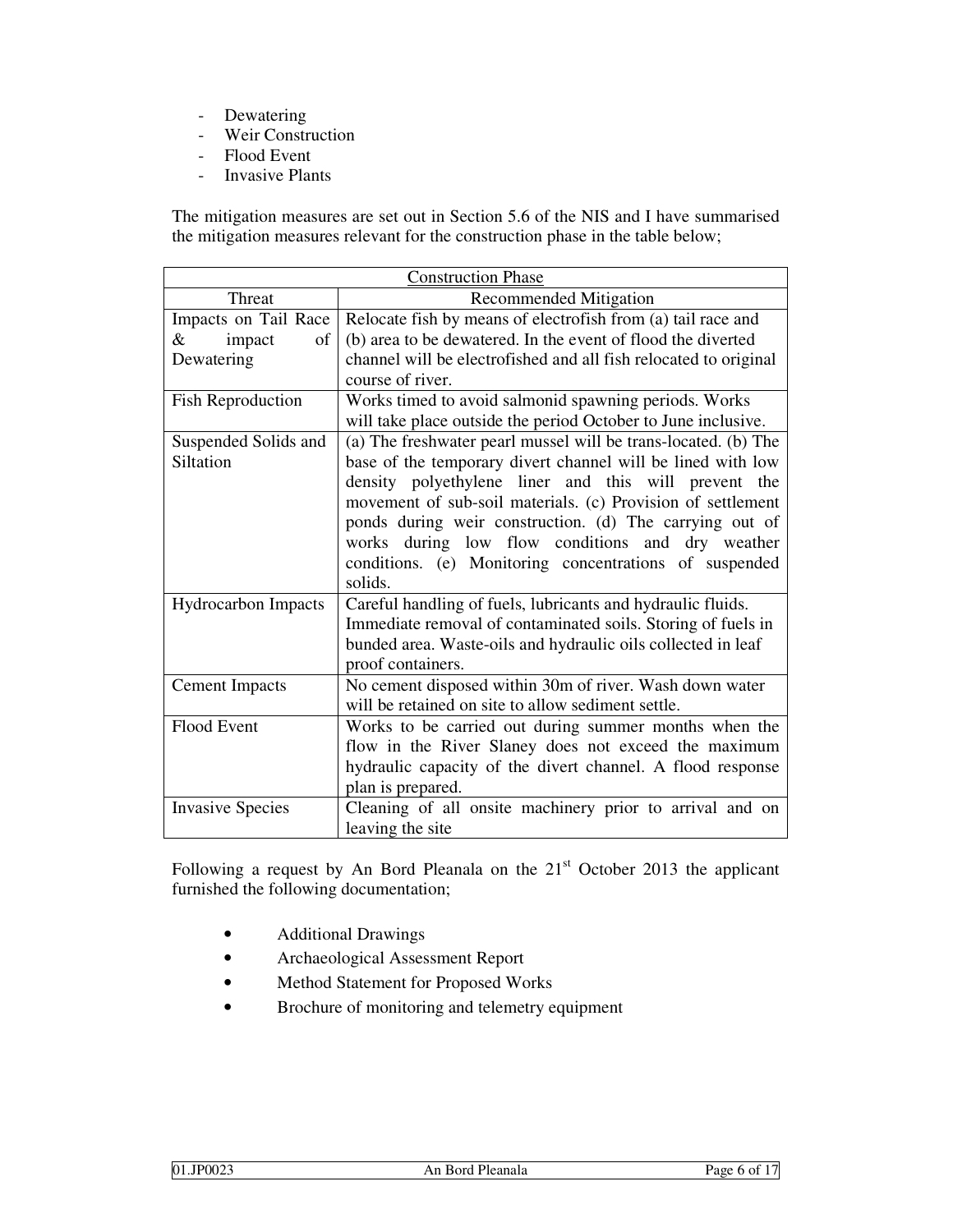# **7.0 SUBMISSIONS IN RELATION TO THE APPLICATION FOR APPROVAL**

In accordance with the provisions of Section 177 AE  $(4)$  (b) a number of prescribed bodies were notified of the proposal and a copy of the application in the NIS was circulated to same. The submission received in relation to the application is summarised below.

# **7.1 Submission from the Department of Arts Heritage and the Gaeltacht**

The following is a summary of their submission;

Archaeology

- Rathvilly Bridge is a protected monument under the National Monuments Act.
- The bridge marks a previous fording point and has the potential to retain previously unknown or unidentified archaeology within the immediate area.
- The works has the potential to impact negatively on earlier structures that maybe associated with the bridge or the fording point.
- The proposed works are due to encroach on a mill race.
- It is recommended that both the river and its banks, adjoining the subject site, are the subject of a terrestrial and underwater archaeological impact assessment in advance of any grant of permission.

Nature Conservation

- Sediment release or chemical pollutant release from the proposed works is a concern.
- Water quality shall not be compromised in the event of a flood event.
- Additional sediment could adversely impact on freshwater pearl mussel.
- The relocation of the identified freshwater pearl mussel requires a licence. The Board should satisfy itself that a licence has been or will be issued prior to the grant of any permission.
- It is recommended that an ecologist is on site while works are carried out.
- A construction environmental plan (CMP) shall be submitted and consideration given to a potential flood event in the diverted channel. For such an instance an emergency response plan shall be prepared.
- The CMP shall make provision for works carried out in wet conditions (i.e. quick drying concrete).
- Inland Fisheries Ireland is responsible for all fish species.
- Clarification is sought for the implications of the proposed development on floating river vegetation.
- Clarification is sought on the implications of the proposed works on the otter habitat. The Conservation Objectives note that a 10m buffer area either side of the river is critical offer habitat.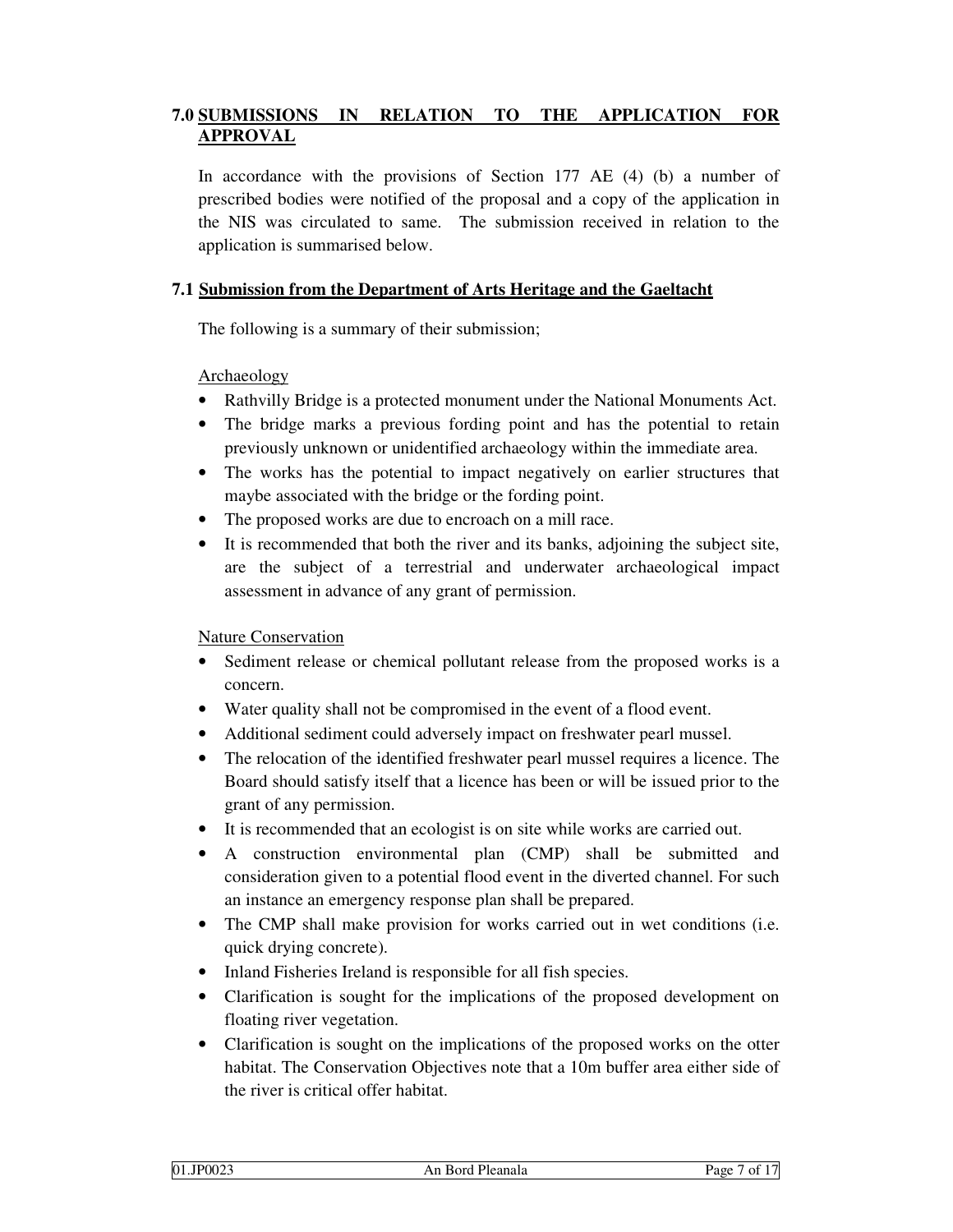# **8.0 AN BORD PLEANALA'S REQUEST FOR ADDITIONAL INFORMATION**

In a letter dated  $27<sup>th</sup>$  January 2014 An Bord Pleanála requested the following additional information in relation to the scheme:-

- An underwater archaeological impact assessment.
- Details of floating river vegetation and implications for this Annex 1 habitat having regard to the proposed development works.
- Details of any implications that the proposed development works will have on the local otter population.
- Revised construction management plan.

The local authority submitted a further information response on the  $19<sup>th</sup>$  February 2014. The local authority responded to points 2, 3  $\&$  4 of the additional information request however the applicant did not respond to item no. 1 as they are awaiting approval for the project from Irish Water.

# **9.0 PLANNING HISTORY**

East River Bank No recent relevant planning history.

#### West River Bank

- L.A. Ref. 03/836 Permission sought for 26 no. 3 bedroom bungalows and 16 no. serviced sites. Permission **refused** for the following reason; '*The proposed development would be premature pending the adoption of a Local Area Plan for the village of Rathvilly in accordance with a stated objective of the Carlow County Development Plan, 2003, and would therefore be contrary to the proper planning and sustainable development of the area*'.
- L.A. Ref. 02/744 Outline permission sought for 35 no. serviced sites. Application **withdrawn**.

# **10. POLICY CONTEXT**

#### 10.1 Development Plan Provisions

The operational development plan is the Carlow County Development Plan, 2009 – 2015. Chapter 6 sets out policies in relation to Infrastructure, Environment and Energy. The following policies are relevant;

Surface Water

• To protect, maintain, improve and enhance the quality of watercourses and rivers in the county.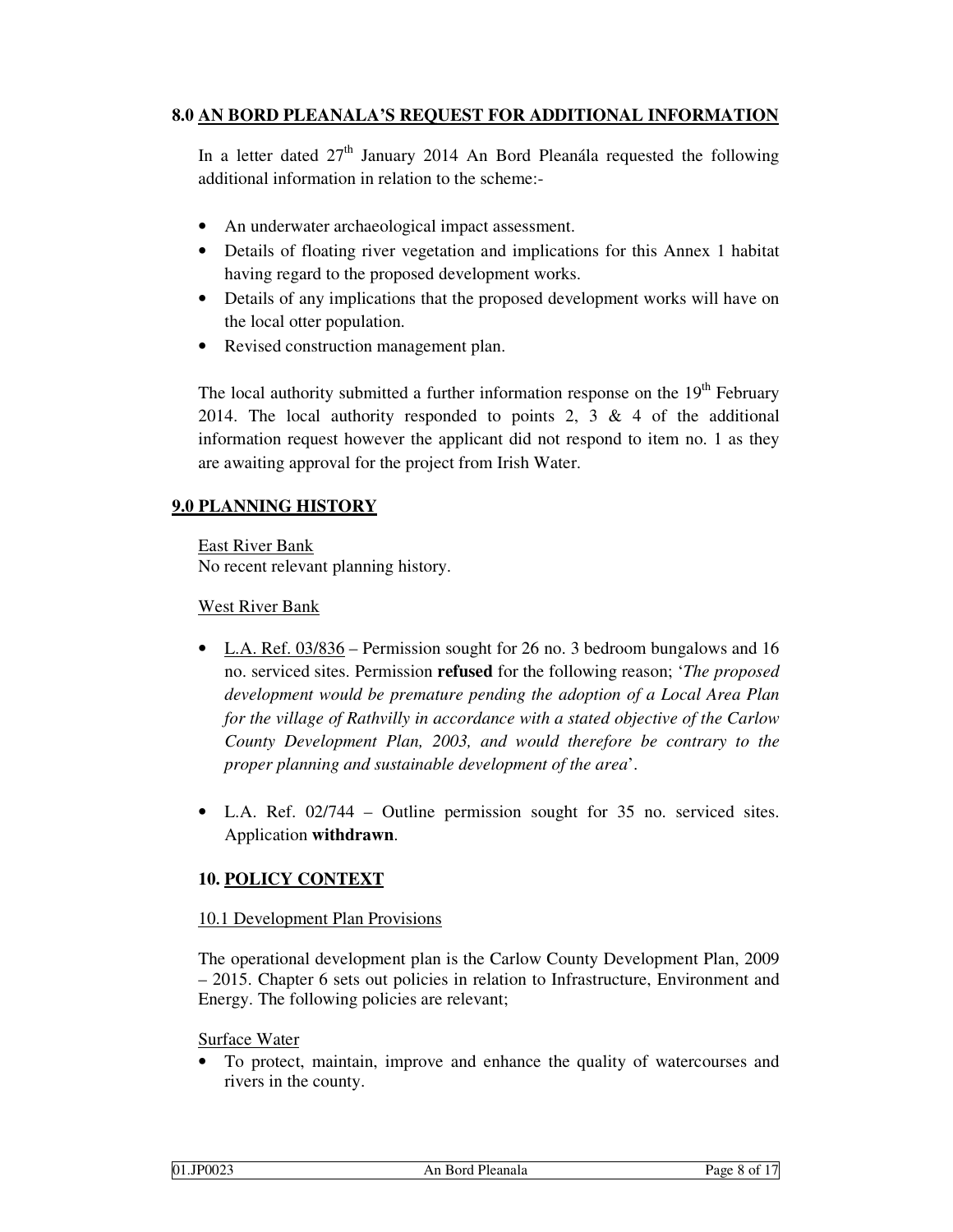Water Quality

• To protect and to ensure an adequate supply of clean water

Chapter 8 sets out policies in relation to Heritage and Culture. The following policies are relevant;

Designated Natural Heritage Sites

• Protect natural heritage sites designated in National and European legislation Protected Species

• Protect, and where possible, enhance the plant and animal species and their habitats that have been identified under EU Habitats Directive, EU Birds Directive, the Wildlife Act and the Flora Protection Order.

• Protect freshwater pearl mussel and salmon

Nature Conservation Outside of Designated Areas

• Protect and enhance wildlife habitats and landscape features which form part of habitat networks such as river corridors and associated habitats.

Inland Waters, Rivers, Streams and Wetlands

• Protect and enhance the natural heritage and landscape character of waterway corridors and wetlands and to maintain them free from inappropriate development and provide for public access.

Underwater Archaeology

• Protect archaeological sites, monuments (including their setting), underwater archaeology, and objects within the jurisdiction of Carlow County Council, including those that are listed in the Record of Monuments and Places, and in the Urban Archaeological Survey of County Carlow or newly discovered subsurface archaeological remains.

10.2 Rathvilly Local Area Plan, 2010 – 2016

The eastern river bank is zoned 'amenity and open space' and the objective of this zoning provision is '*to preserve and provide for open space and recreational amenities*'.

A linear strip on the western river is also zoned '*amenity and open space*'. The land immediately west of this linear strip is zoned Residential – Low Density where the zoning objective is '*to protect, improve and provide for residential development and amenity at a gross density of not greater than 12 dwellings per hectare*'.

# **11. APPROPRIATE ASSESSMENT**

This is an application made under section 177AE of the Planning & Development Act 2000, as amended. The site lies within a Special Area of Conservation (Site No. 000781). The proposed development, which is not connected with or necessary for the management of a Natura 2000 site, was screened (in accordance with Article 6(3) of the Habitats Directive) and it was concluded that it could have a negative effect on qualifying interests. I agree with this screening conclusion having regard to the nature of the development and its associated constructions works.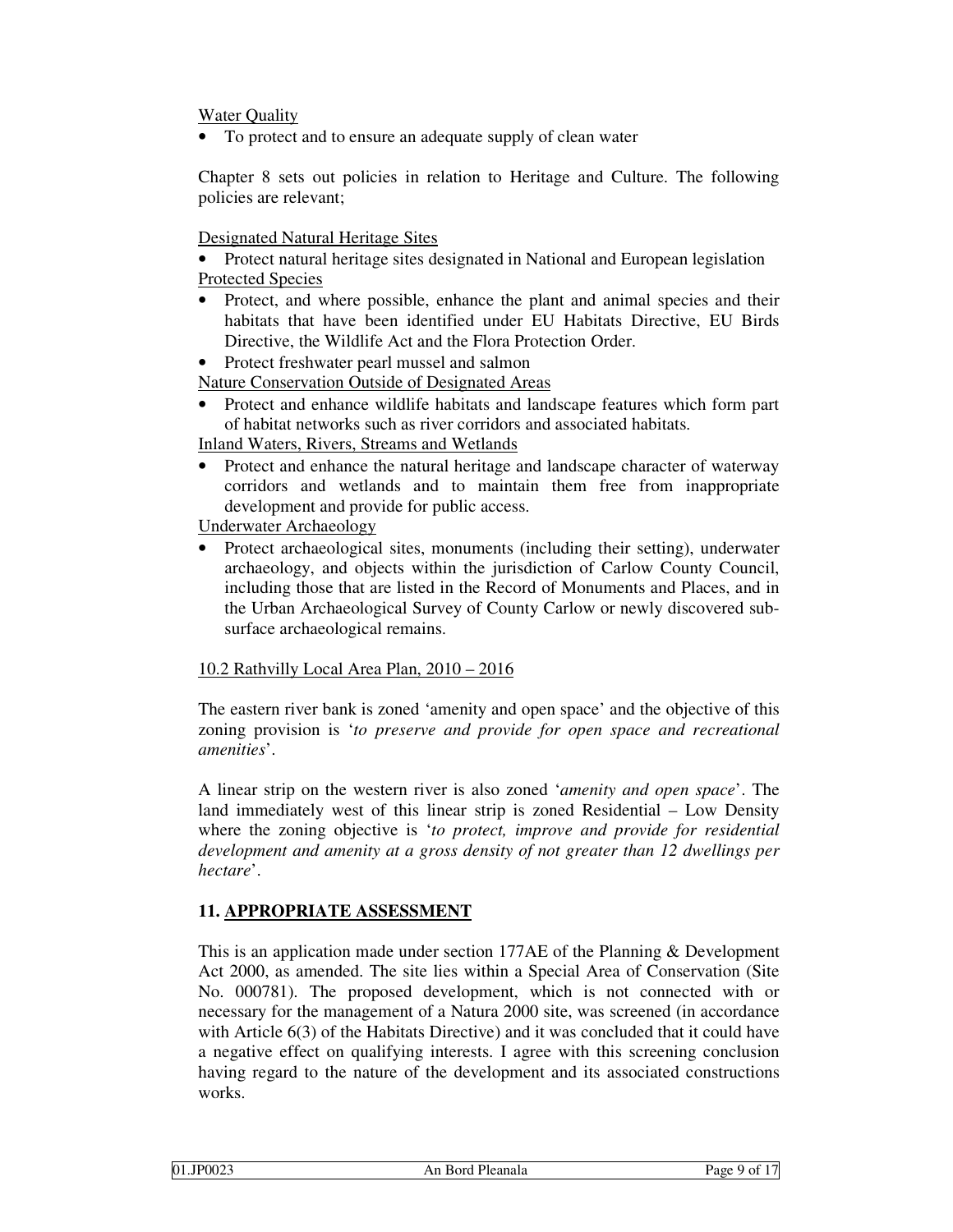The application is accompanied by a Natura Impact Statement. I consider this NIS to be well structured, comprehensive and robust. I have summarised important facts, mitigating measures and conclusions reached in this statement in Section 6.0 of this report. The NIS, in its conclusive section considers that if all the mitigation measures detailed above are implemented in full, the impact of the proposed development on protected habitats and species within, adjacent to and downstream of the site of the proposed development will be, at most, minor and temporary.

I would consider that potentially the more significant impacts on the River Slaney SAC may occur at the construction phase. These impacts, although temporary in nature, have the potential to adversely impact on qualifying habitats and species and in summary include;

- Direct impacts on the existing river due to construction works
- Timing of the works in relation to spawning season
- Construction impacts on water quality
- Impacts associated with flood event
- Spread of invasive plants.

There are potential significant impacts associated with the dewatering of the existing river channel and also there maybe potential significant impacts caused by the proposed diversion channel as this will cut through the existing channel of the tail race. These actions could directly impact on any fish present resulting in mortalities. I would note that the qualifying interests that could be potentially impacted upon include Atlantic salmon, river lamprey, brook lamprey and twaite shad. However I would consider that the mitigation measure which involves electrofishing would provide a satisfactory response to the potential threat that the construction works would have on the river.

The timing of the proposed works is relevant as the period October – June represents the time for migratory and spawning salmon in the River Slaney. A mitigation measure will prohibit in-stream works during the period October – June (inclusive). I note from the information on the file that it is intended the construction phase will take approximately 3 weeks and it is planned to take place in the summer period coinciding with dry weather conditions. I would therefore consider that the threat to migratory and spawning salmon is adequately dealt with by this proposed mitigation measure.

Other potential significant impacts during the construction phase would include impacts associated with suspended solids, siltation impacts, hydrocarbon impacts, raw concrete impacts. Essentially the associated construction impacts have the potential to adversely impact on water quality and in turn species and habitats. I note that a Freshwater Pearl Mussel survey was carried out in preparation of the NIS. The survey identified the presence of a Freshwater Pearl Mussel situated approximately 80 metres downstream from the proposed development. This is a significant find as the effects of any of the above construction impacts on water quality would adversely impact on the Freshwater Pearl Mussel given its downstream proximity to the proposed development works. The mitigation measure to address this potential impact involves prior to any site works, and in consultation with the NPWS, translocating this mussel, under licence, to an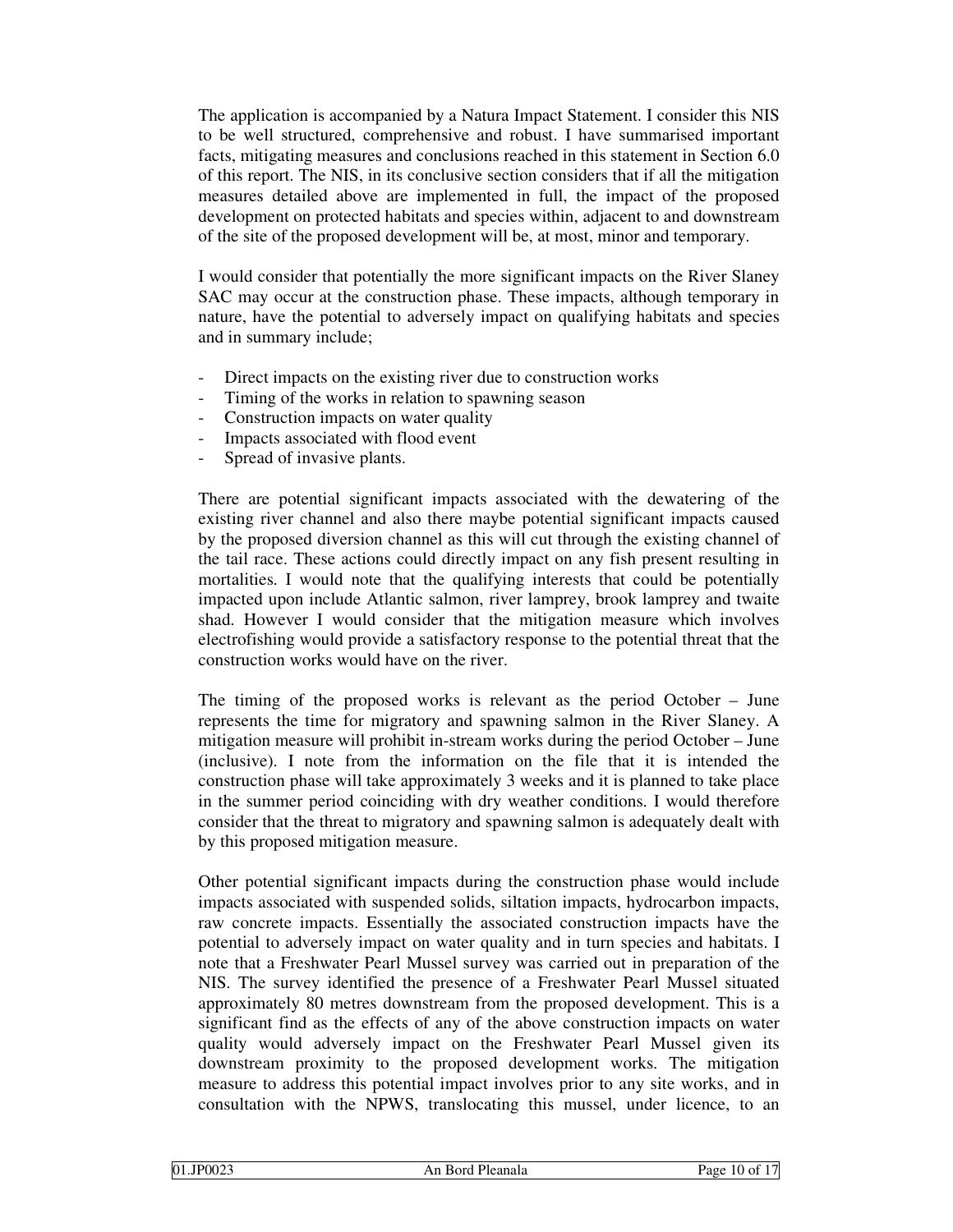upstream location with suitable habitat. Although the Department of Arts, Heritage and the Gaeltacht in their submission to An Bord Pleanala has stated that '*this mussel should be translocated under licence to an upstream location with suitable habitat and that An Bord Pleanala shall satisfy itself that such a licence has been or will be issued prior to granting any permission for this proposed development*'. I would consider it reasonable that the licence for the translocation can be the subject of a condition of a grant of permission on the basis that no development will proceed without obtaining a translocation licence in accordance with the Wildlife Acts of  $1976 - 2010$ . I would consider this a satisfactory mitigation measure. I have considered the other mitigation measures to prevent suspended solids and siltation impacts and these are summarised in Section 6.0 of this report above and overall I would consider them satisfactory in addressing any potential threats on water quality.

In relation to impacts associated with a potential flood event I would consider that negative impacts such as suspended solids and siltation impacts could be exacerbated by a flood event. However Section 5.6.1.6 of the submitted NIS outlines mitigation measures and I have considered these mitigation measures in more detail in Section 12.0 below. Overall I would consider that these measures would avoid the adverse impacts associated with a flood event.

The NIS submits that all construction machinery will be regularly cleaned to avoid invasive plant species being spread via seeds or plant material and I would consider that this would satisfactorily address the potential threat caused by invasive species.

In relation to the operational phase I would note that a potential significant impact on fish species relates to the weir structure. The weir structure may prevent fish from passing and therefore has the potential to affect fish reaching upstream spawning habitat and also has the potential to increase their vulnerability to prey should fish be unable to pass the weir resulting in an accumulation of fish adjacent to the weir. The design of the weir will allow for safe passage of fish and the local authority has outlined that the details of the weir design will be agreed with Inland Fisheries Ireland.

I conclude that the proposed development, either individually or in combination with other plans or projects, would not adversely affect the integrity of the Special Area of Conservation (Site No. 000781) or any other European site, in light of the sites conservation objectives.

#### **12. PLANNING ASSESSMENT**

The issues which the Board is obliged to consider are as follows:-

- (i) The likely effects on the environment of the proposed development
- (ii) The likely consequences for proper planning and sustainable development in the area in which it is proposed to situate the said development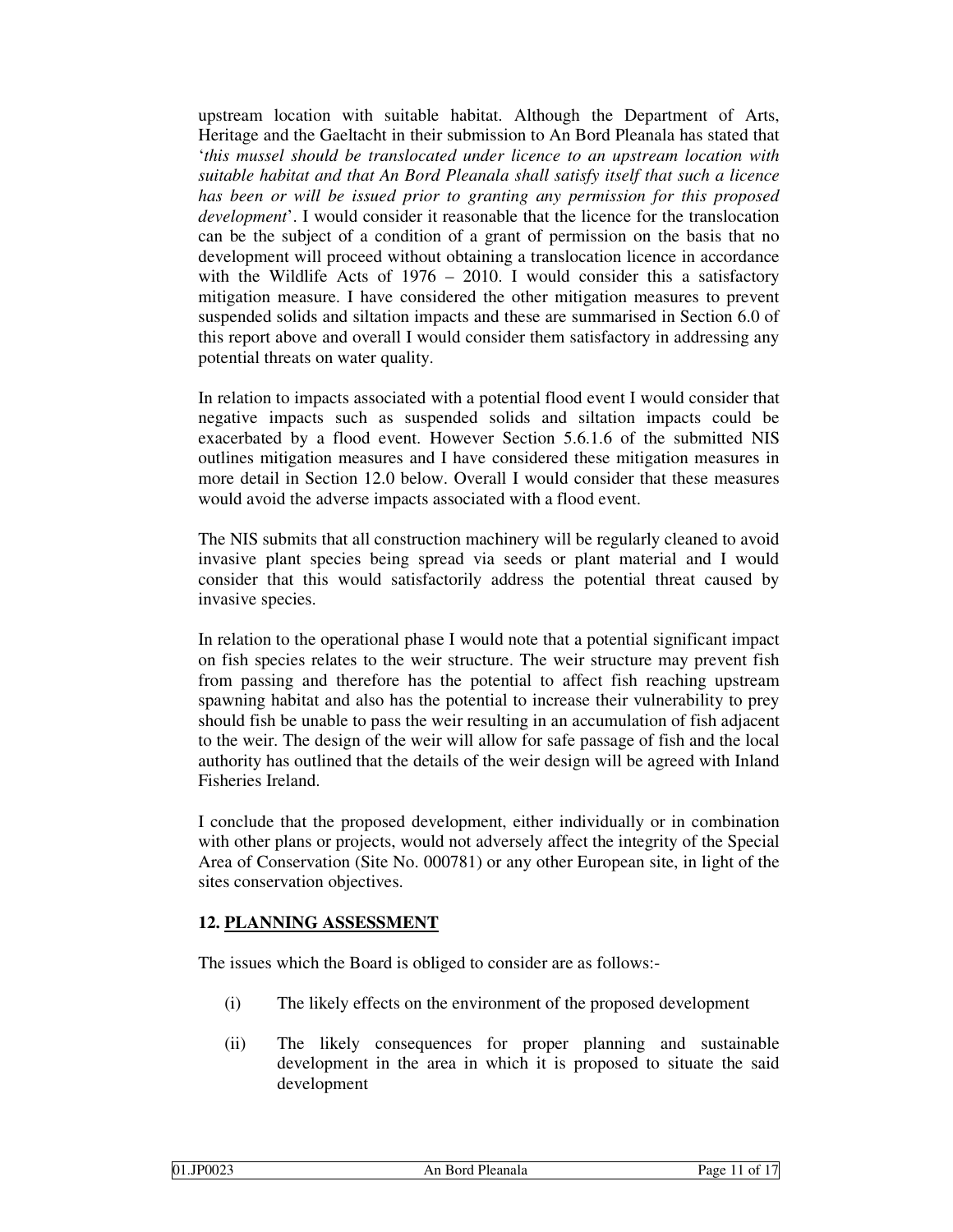(iii) The likely effects of the proposed development upon a European site.

I address these in turn as follows:

### *Likely effects on the environment*

#### Flood Risk

I have examined the flood maps on www.floodmaps.ie and it would appear that there is a history of flooding in Rathvilly with the most recent flood event occurring in the year 2000. I would consider that the submitted preliminary hydrological assessment, which accompanied the NIS, has demonstrated adequately that the divert channel has adequate capacity in relation to annual mean flows. It is proposed to undertake the works during a period of relatively low summer flow in the river channel. During the course of the proposed works the applicant will seek accurate  $5 - 10$  day rainfall forecasts for the geographical location from Met Eireann. The time of peak of any flood event is estimated at approximately 15 hours. This would allow adequate time to respond to any predicted flood flow in the River Slaney which may exceed the capacity of the proposed divert channel. I note that during the course of construction works that temporary settlement ponds will be provided on the river bank lands adjacent to the works. Any waters which do require settlement during the course of the works will be pumped to the settlement ponds where adequate settlement will be achieved prior to any discharge back to the River Slaney. In terms of implications on water quality due to the flood events I would note Section 5.6.1.3 'Measures to Mitigate Against Suspended Solids and Siltation Impacts' of the Natura Impact Assessment and therefore I would consider that any concerns raised by the Department of Arts, Heritage and Gaeltacht have been adequately addressed. On the basis of the documents on the file I would not consider that a potential flood event associated with the construction works is likely to have adverse environmental impacts.

#### Noise & Air

The construction period is likely to result in environmental impacts in terms noise and generation of dust from the actual construction works including machinery. I would consider that the noise and dust impacts will be localised to the subject site. There will also be additional traffic generation in the immediate area at the time of the construction period. However these impacts will be temporary in nature and I would not consider them significant.

#### **Water Quality**

I would acknowledge from Appendix 8 of the NIS that biological water quality assessment was carried out and the results of this assessment concluded that the water quality for the River Slaney is Q4 which represents good ecological status. This result is consistent with EPA Q-values for the River Slaney as indicated in Appendix 9 of the NIS. I would consider that provided the mitigation measures referred to above are fully implemented then the good ecological status will be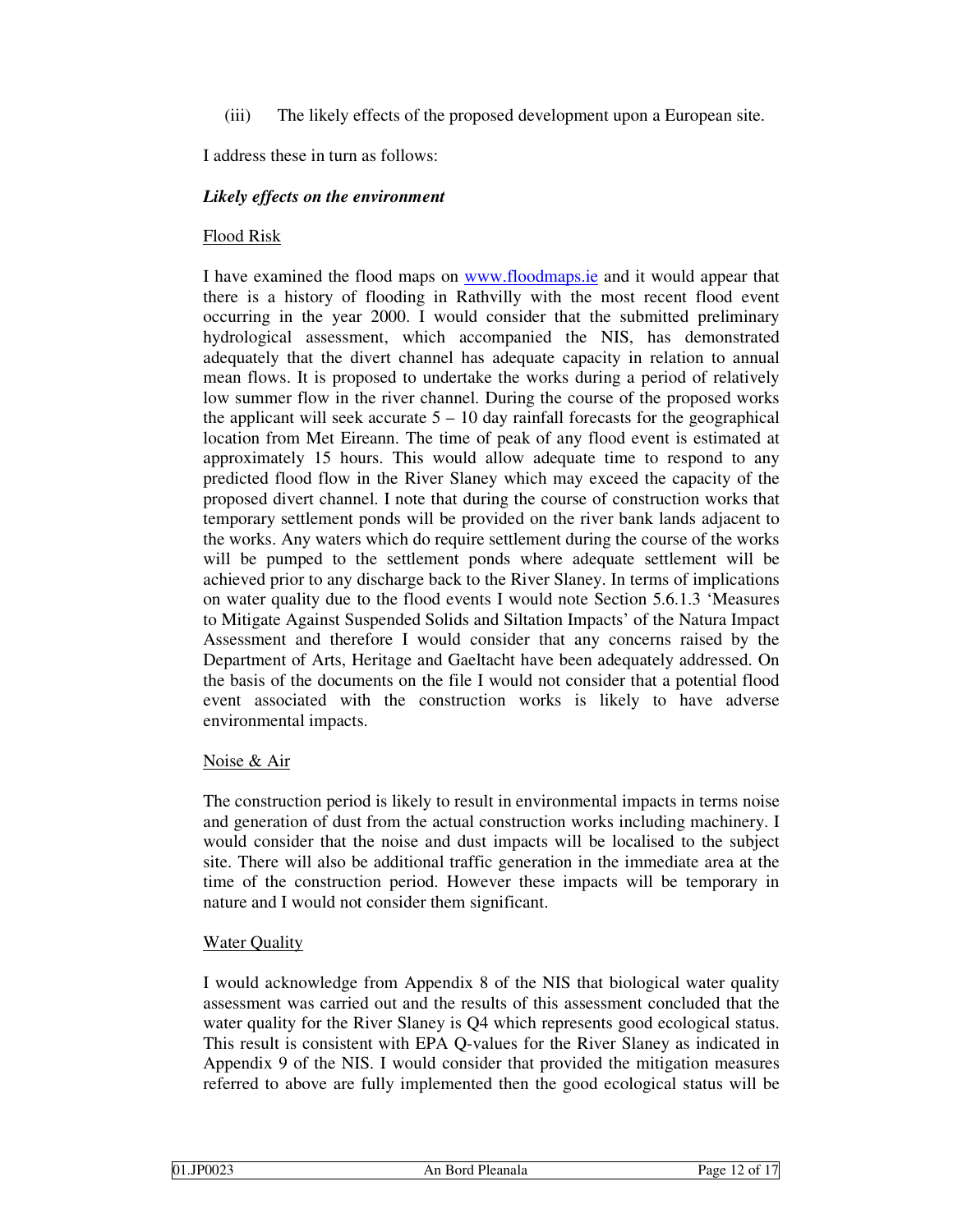maintained. I would conclude that the proposed development is not likely to have significant impacts on water quality.

#### *The likely consequences for proper planning and sustainable development in the area in which it is proposed to situate the said development*

# Cultural Heritage

In relation to cultural heritage I would note that the local authority, subsequent to an additional information request by An Bord Pleanala, submitted an Archaeological Assessment Report. This report notes that the proposed development is c. 10m west of the zone of archaeological potential for the stone bridge across the Rivers Slaney. The report also notes that there are no recorded archaeological monuments within the boundary of the proposed development site. There are recorded monuments within 800m of the site including a Ogham Stone in Patrickwell. The report notes that the fulacht fiadh at Williamstown, approximately 3 km from the site, is also significant as this indicates human activity in the area since at least the Bronze Age. There is potential for further pre-historic settlement concealed sub-surface. The presence of a fulacht fiadh increases the potential for other such monuments to be located in the immediate area.

The report notes that during the course of a site inspection there were no evidence of above ground archaeological remains and that topographical anomalies, soil or crop discolorations, artefacts or other evidence of possible buried archaeology were also absent from the area. The Archaeological Assessment Report concludes that given the site is in close proximity to pre-historic activity there is potential of encountering sub-surface archaeological remains during construction. The report concludes that the proposed works would have a negative impact on any subsurface remains should they exist. The report recommends archaeological monitoring.

There is a submission on the file from the Department of Arts, Heritage and the Gaeltacht which was received on the  $18<sup>th</sup>$  November 2013 and is prior to the submission of the Archaeological Assessment Report by Carlow County Council. The Department's submission considers that given the historic importance of Rathvilly bridge, which was possibly a fording point and also the mill race that a terrestrial and underwater archaeological impact assessment is required in advance of the applicant being granted permission.

The local authority was requested to undertake a terrestrial and underwater archaeological impact assessment. The local authority responded to this request by stating that they have written to Irish water requesting them to confirm whether the proposed development will proceed. In the event of Irish Water deciding not to proceed with the application it is unlikely that Carlow County Council will proceed with the application. Therefore the local authority is currently not in a position to undertake an underwater archaeological impact assessment.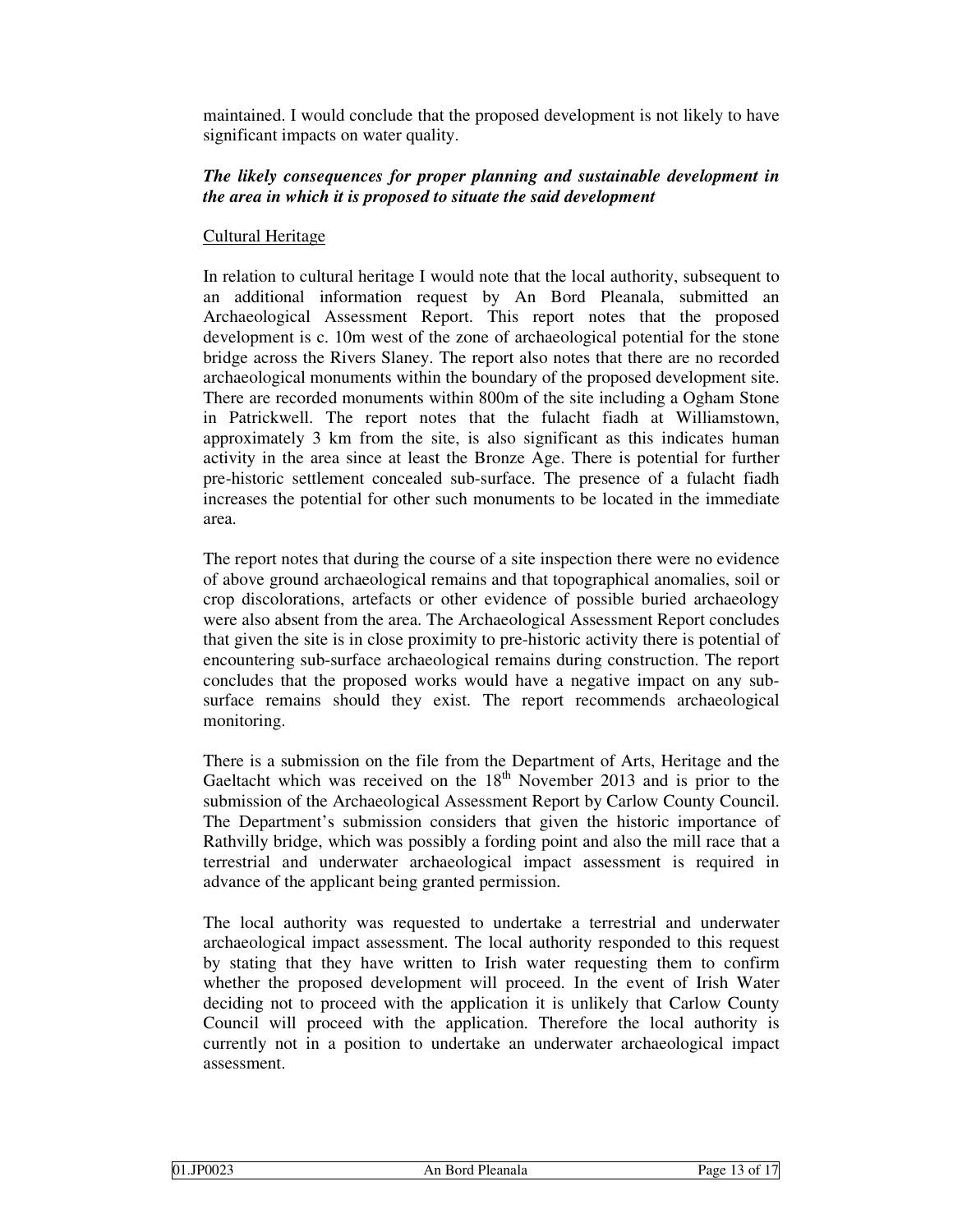Although I would accept that An Bord Pleanala sought additional information in relation to archaeology I would acknowledge that the Department have not reviewed the submitted Archaeological Assessment Report and although this Archaeological Assessment Report has not undertaken an underwater archaeological impact assessment it provides an understanding of the archaeological potential of the immediate area.

I would recommend to the Board that given that the Appropriate Assessment and other environmental issues are acceptable that these archaeology requirements are conditioned to any grant of permission and is carried out prior to the commencement of works.

#### *The likely effects of the proposed development upon a European site*

I have already considered the likely effects of the proposed development upon a European site in the section on Appropriate Assessment. I have concluded that the proposed development, as addressed in the submitted Natura Impact Statement, including mitigation measures, would not individually, or in combination with other plans or projects, adversely affect the integrity of the Special Area of Conservation (Site No. 000781) or any other European site, in light of the sites conservation objectives.

# **13. RECOMMENDATION**

Approve, subject to conditions, the proposed development based on the reasons and considerations set out below.

# **MATTERS CONSIDERED**

In making its decision, the Board had regard to those matters to which, by virtue of the Planning and Development Acts and Regulations made thereunder it was required to have regard. Such matters included any submissions and observations received by it in accordance with statutory provisions.

#### **REASONS AND CONSIDERATIONS**

Having regards to;

- (a) the EU Habitats Directive (92/43/EEC),
- (b) the document entitled "Appropriate Assessment of Plans and Projects in Ireland: Guidance for Planning Authorities issued by the Department of the Environment, Heritage and Local Government (amended 2010),
- (c) the Carlow County Development Plan, 2009-2015,
- (d) Rathvilly Local Area Plan, 2010 2016,
- (e) The presence of the existing water treatment works and water abstraction from River Slaney 380m upstream,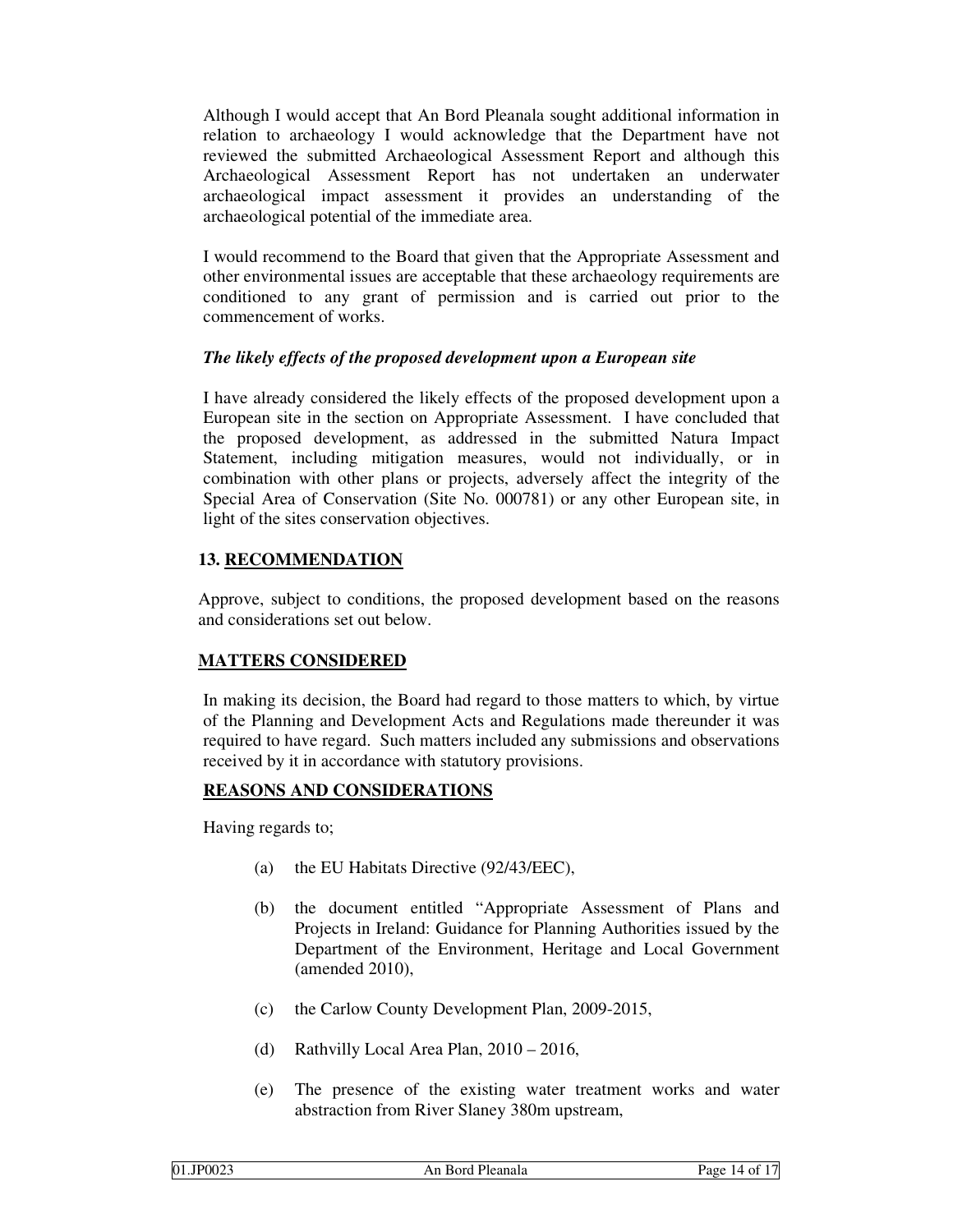- (f) the submissions and observations received in relation to the likely effects on the environment
- (g) the likely consequences for the environment and the proper planning and sustainable development of the area in which it is proposed to carry out the proposed development and the likely significant effects of the proposed development on a European site.

The Board considered the Natura Impact Statement submitted with the application for approval and the mitigation measures contained therein and completed an appropriate assessment of the potential impact on the affected Natura 2000 site, namely the Special Area of Conservation (Site No. 000781) and in doing so took into account the submission on file and the Inspector's assessment. The Board was satisfied that the proposed development would not be likely to have a significant effect individually or in combination with other plans and projects on the environment, on the amenities of the area or on the European site referred to. The Board concluded that the proposed scheme would not have an adverse effect on the integrity of the European site, having regard to its Conservation Objectives.

The Board considered given, the scale and extent of the proposed development, that the new installation will allow for better management of the River Slaney and help to achieve the goals of the Water Framework Directive and will also provide a means of accurately monitoring flows in the River Slaney, the location of the site within the environs of the town where there are a limited number of dwellings in close proximity that subject to compliance with conditions set out below the proposed development would not adversely affect the environment, would not seriously injure the amenities of the area or property in the vicinity, would not be prejudicial to public health and would not constitute a threat of water pollution to River Slaney. The proposed development would therefore be in accordance with the proper planning and sustainable development of the area.

#### **CONDITIONS**

1. The proposed development shall be carried out and completed in accordance with the plans and particulars lodged with the application as amended by the furthers plans and particulars received by An Bord Pleanála on  $11<sup>th</sup>$  November 2013, and on the  $17<sup>th</sup>$  February 2014, except as may otherwise be required in order to comply with the following conditions.

**Reason:** In the interest of clarity.

2. The local authority and any agent acting on its behalf shall implement in full the mitigation measures contained in the Natura 2000 Statement which was submitted with the application.

**Reason:** In the interest of clarity and the proper planning and sustainable development of the area and to ensure the protection of a European site.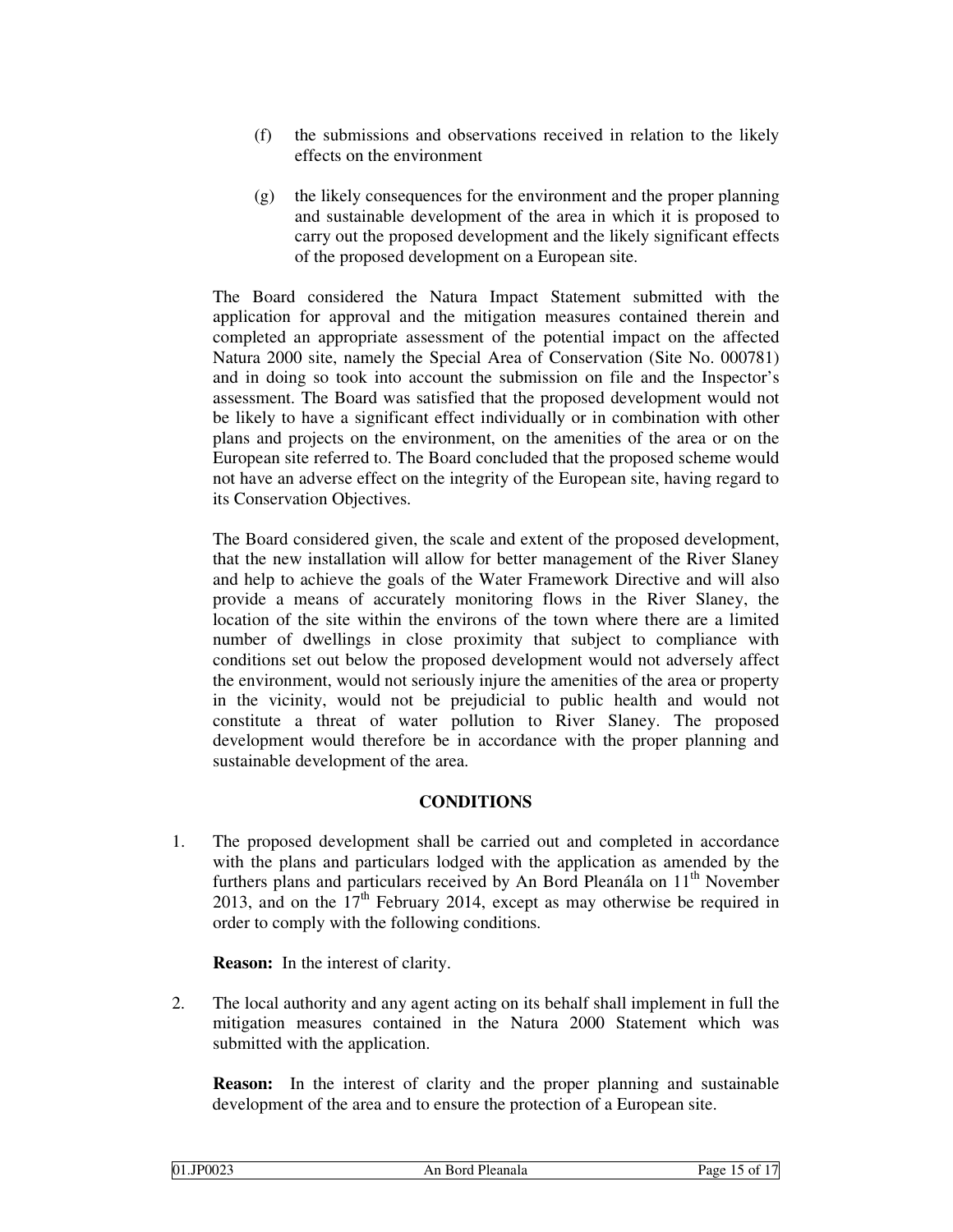3. Prior to the commencement of development the applicant is required to obtain a licence to translocate the one live freshwater pearl mussel which was identified in a downstream location of the proposed works in the submitted Nature Impact Statement. Prior to seeking this licence the applicant shall consult with the NPWS and the licence shall be obtained in accordance with the provisions of the Wildlife Acts 1976 – 2010.

**Reason:** To ensure the protection of designated species during construction.

4. A suitably qualified ecologist shall be appointed by the local authority to oversee the site set-up and construction of the proposed development in accordance with the mitigation measures set out in the Natura Impact Statement. The ecologist shall monitor all construction works. Upon completion of works, an audit report of the site works shall be prepared by the appointed ecologist and submitted to the local authority to be maintained on record.

**Reason:** To ensure the protection of the designated sites during construction.

- 5. Prior to the commencement of development the applicant is required to carry out an underwater archaeological impact assessment by a suitably qualified archaeologist with riverine and underwater experience. The full details of this assessment shall be submitted for written agreement to the NPWS and made available for public record. The assessment shall include the following;
	- a. A desktop consultation of the relevant sources such as the Shipwreck Inventory of Ireland, Journalistic sources, annalistic sources and other relevant sources.
	- b. Carry out a walk over survey to assess the areas to be impacted, to include the riverbanks and underwater/intra-riverine to assess impacts into the river – either directly by the installation of walls or the weir or indirectly via works traffic and compound facilities, etc.
	- c. All areas due to be impacted shall be archaeologically assessed.
	- d. The archaeological assessment shall be carried out under licence with a Dive Survey and Detection Device Survey Licence being taken out.
	- e. A hand held metal detection survey shall be carried out in tandem with the underwater archaeological survey.
	- f. A detailed method statement shall accompany the licence applications.

 **Reason:** In order to conserve the archaeological heritage of the area.

6. During the course of the construction works the developer shall facilitate the preservation recording and protection of archaeological materials or features which exist within the site or adjoining the site. In this regard the developer shall comply with the following

 (a) Satisfactory arrangements shall be made for the supervision by a suitably qualified archaeologist of all excavations investigations and site development works including within River Slaney.

 (b) All ground works on the site shall be monitored by the archaeologist who shall advise on measures as maybe necessary to ensure that any damage to